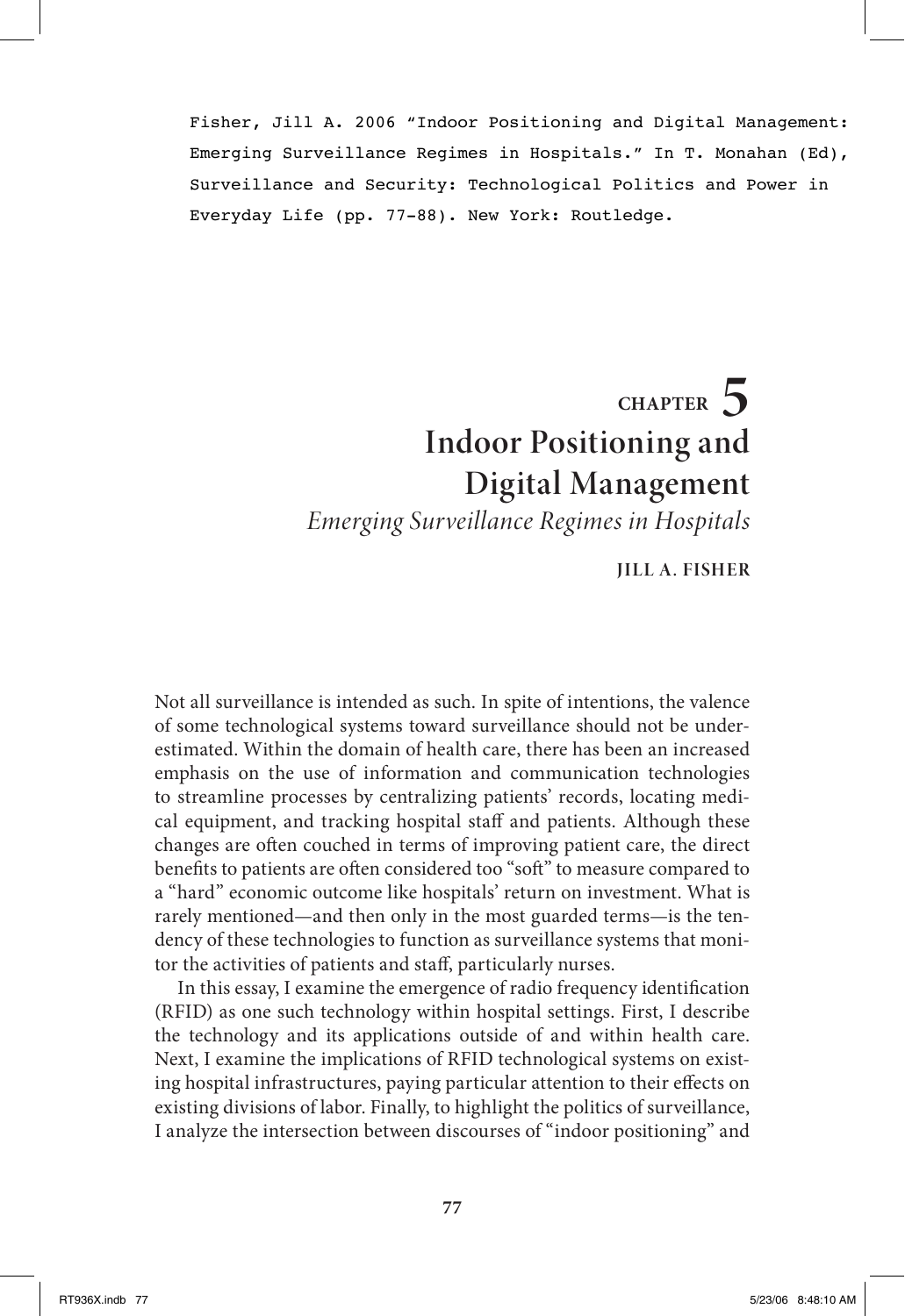"workflow management." The argument here is that the deployment of these technological systems is reflective of broader trends in managerial cultures. As such, the operations of power within these systems must be examined both as local and specific and as global and contingent.

# **A Technological "Solution" Looking for a Health Care Problem?**

Although RFID technologies have historically been associated with military uses (Landt and Catlin 2001), they have thrived within manufacturing and distribution industries. RFIDs are classified as "automatic identification" technologies that are used primarily for "data capture." What this means is that once equipped with RFID systems, items that are tagged with RFIDs can be counted, tracked, and processed as they pass by an RFID reader (also called "interrogators" or "scanners"). These systems are considered far superior to their predecessors like barcodes or manual methods of collecting data because they are not optically read (Zhekun, Gadh, and Prabhu 2004). For example, barcodes require a direct line of sight, so that the reader must be placed directly against or near the barcode. Although this is an effective technology, it is considered especially vulnerable to conditions: barcodes can become dirty, tear, and fail to work. In contrast, RFID tags can be read regardless of most conditions because they can be read without a direct line of sight as long as they pass through or near a reader. In industries such as manufacturing and distribution, the development of low-cost RFID technologies often referred to as "smart labels" are said to increase knowledge within supply-chain management (Brewer, Sloan, and Landers 1999; d'Hont 2002).<sup>1</sup>

The economics of this technology explain its recent surge in sales and the interest of manufacturers, distributors, and retailers to implement RFID systems. What is special about RFID for those wishing to maximize its value is the facility with which it fits within global systems of production and consumption. Given the emphasis on flexibility within discourses and regimes of economic globalization, RFID technologies enable post-Fordist forms of production, most notably just-in-time manufacturing because distribution and retail companies are better able to monitor their inventories as they flow across borders and spaces. Moreover, these technological systems promise to bring the flexibility of production to the retailers. Through the development of RFID systems to track not only the number of products in retailers' inventories but also the number of those products on the shelves, the goal becomes the creation of just-in-time retail environments to complement and work in conjunction with just-in-time production (E. Hess 2003).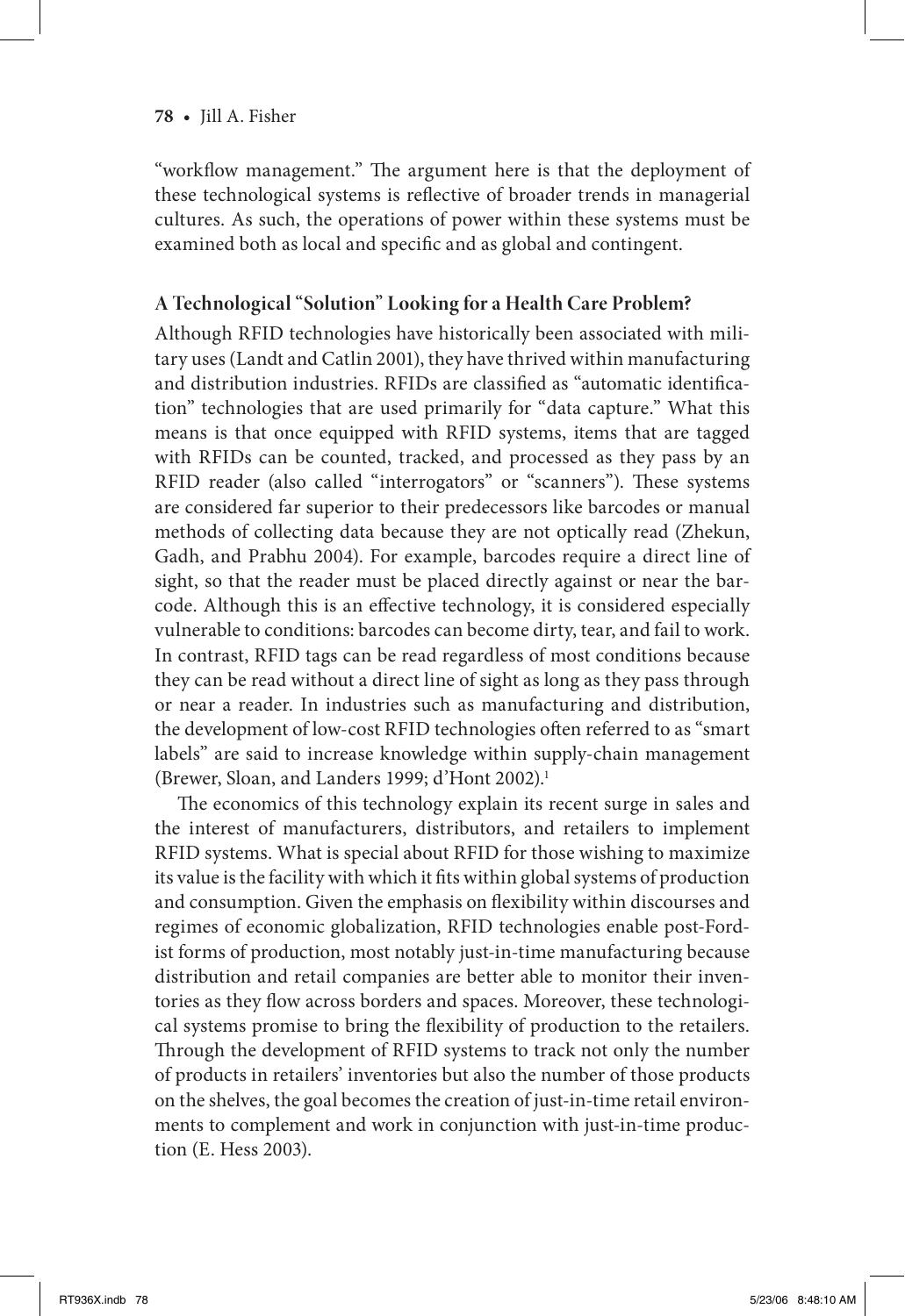Although most advanced levels of retail uses of RFID systems have not yet been actualized, Wal-Mart has become a leader in promoting RFID implementation from manufacturing to product sales. In a move to increase the use of this technology, Wal-Mart required their top 100 suppliers to tag all case and pallet shipments with RFID. This mandate went into effect in January 2005, and its goal for Wal-Mart was to improve distribution of products to the retail stores from their own warehouses. According to early studies of the efficacy of these systems, Wal-Mart reports that stores are better able to keep products in stock and on the shelves and to speed up the process of replenishing out-of-stock items (Malone 2005). In spite of Wal-Mart's support for RFID, few other retailers have similarly begun making demands of suppliers to tag their shipments.

What is interesting is that retailers experience more financial savings and gains through the deployment of RFID than do manufacturers. As a result, without the pressure of their retailers, many manufacturers have not begun integrating RFID to the extent that had been projected. According to one industry analyst, the RFID industry "continues to over-promise and under-deliver," reporting that the developments in RFID technology have been slower than promised, the supply of existing technology has not caught up with the demand, and the cost of the tags has remained high (Roberti 2005). In other words, the demand by retailers like Wal-Mart for suppliers to use RFID passes on the cost of implementation while retailers benefit from the cost saving that comes with these systems. The case of Wal-Mart, and its positive experiences with RFID, is important because it has led to increased publicity for these systems over the past few years (Murphy 2003). Given the perceived benefits of the use of RFID in retail, the technology companies and other industries began to speculate about the transformative value RFID systems could have for organizations ranging from education to health care (Stanford 2003).

Within health care in particular, the impetus for integrating RFID systems into hospitals has been enabled further by federally mandated initiatives. In April 2004, President Bush issued an executive order calling for the incorporation of health information technology into all medical practices nationwide and the creation of a National Health Information Technology Coordinator to oversee the process.<sup>2</sup> In May 2005, the U.S. Department of Health and Human Services issued a complementary report calling for government partnerships with private technology companies to accelerate the process of developing health information technologies (Lewin Group 2005). These policy positions are representative of a larger, ongoing shift toward information technology systems in public, private, and nonprofit sectors (Monahan 2005a).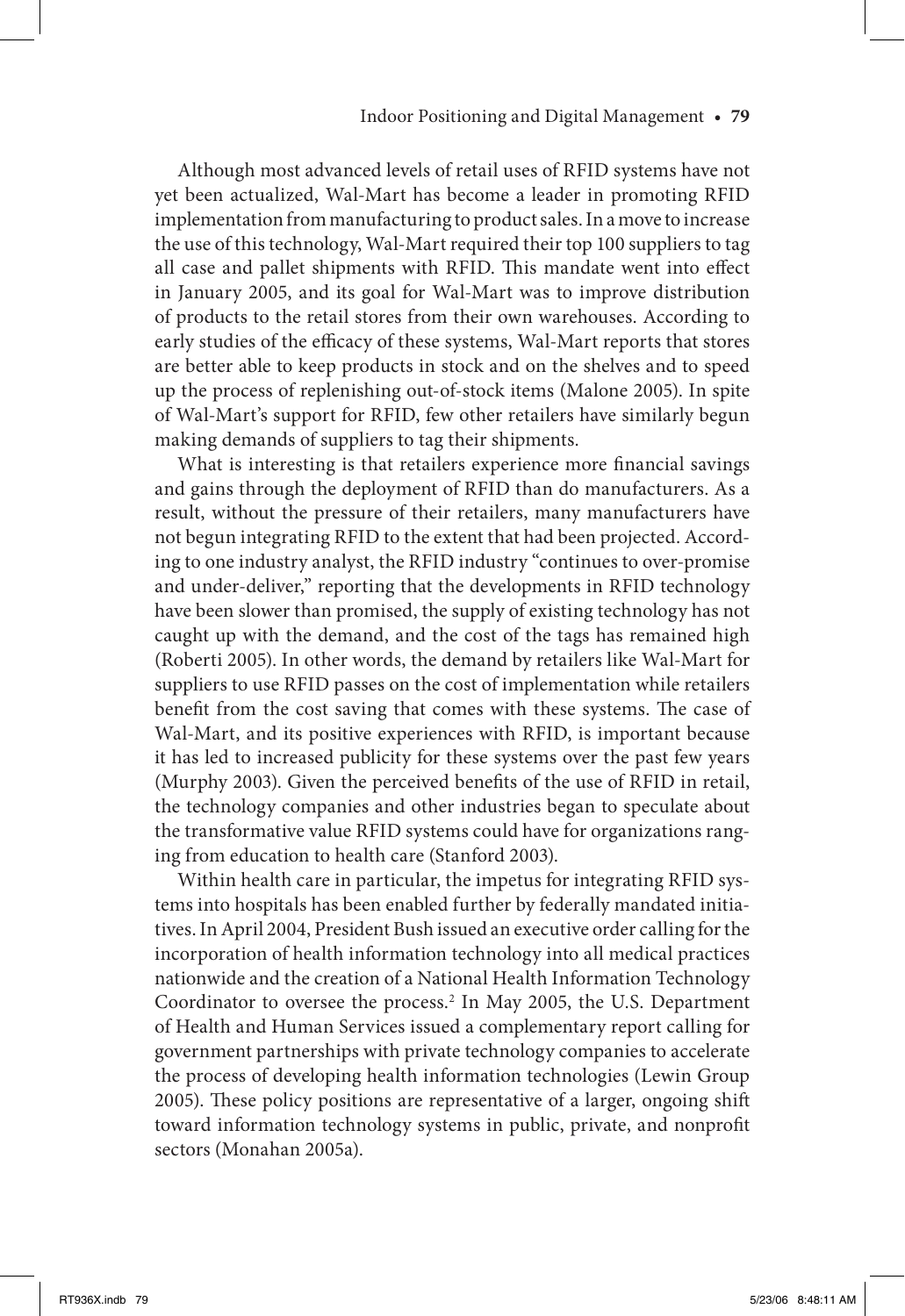The transition of RFID systems from manufacturing to health care has not been as seamless as hospitals and technology companies had hoped. The implementation of these systems is seen as a potential solution for the clinical problems that many hospitals are facing, yet critics wonder if RFIDs are solutions looking for a problem (Greene 2004, hospital representative, personal communication). On one hand, these systems do not adapt easily to hospital settings because the infrastructure of hospitals—in terms of space, equipment, personnel, and patients—is much more complicated than factory or warehouse settings (Ostbye et al. 2003). On the other hand, these systems promise to decrease the operating expenses of already cash-strapped hospitals by increasing workflow and asset management (Calvaneso 1999). Although RFID has the potential to provide a robust return on investment for hospitals, what is much less clear, however, is how well these technologies can improve health care delivery, particularly without creating new burdens on overworked clinical staff.

As for their actual uses within hospitals, RFID systems allow for the electronic tagging of hospital assets, inventory, personnel, and patients. Essentially, the RFID systems work by placing unique electronic identi fiers on *items* (in the form of stickers embedded with RFID chips) or on people (in the form of bracelets or badges embedded with RFID chips). Once "tagged," items and people can be identified, tracked, and managed through a centralized database. Many hospitals have begun to adopt RFID systems with the goal of locating pieces of equipment when medical staff needs them. This serves two stated purposes. First, medical staff, especially nurses, can spend less time "hunting and gathering" equipment that they need and spend more time providing direct patient care (McCarthy 2004). Second, hospitals can more efficiently utilize the equipment they have and lower expenses on equipment rental and purchasing (Glabman 2004).

Other hospitals have begun to adopt RFIDs for patient and personnel identification and location purposes (U.S. Medicine Institute for Health Studies 2004). For example, RFIDs have been embedded in patient bracelets so that medical staff can electronically identify patients before surgery and before administering medications and blood transfusions. In addition, these systems have been implemented to locate where patients are and to collect data on patients' movements through hospital services. Similarly, medical staff members have been given RFID tags on badges to collect data on workflow to find inefficiencies in current hospital operations. These latter types of systems have primarily been implemented in emergency departments and surgical centers, places where there are large volumes of patients and heightened risks of medical error.

Thus, RFID systems are thought to offer great promise for increased efficiency and cost savings in hospital settings, but little empirical evidence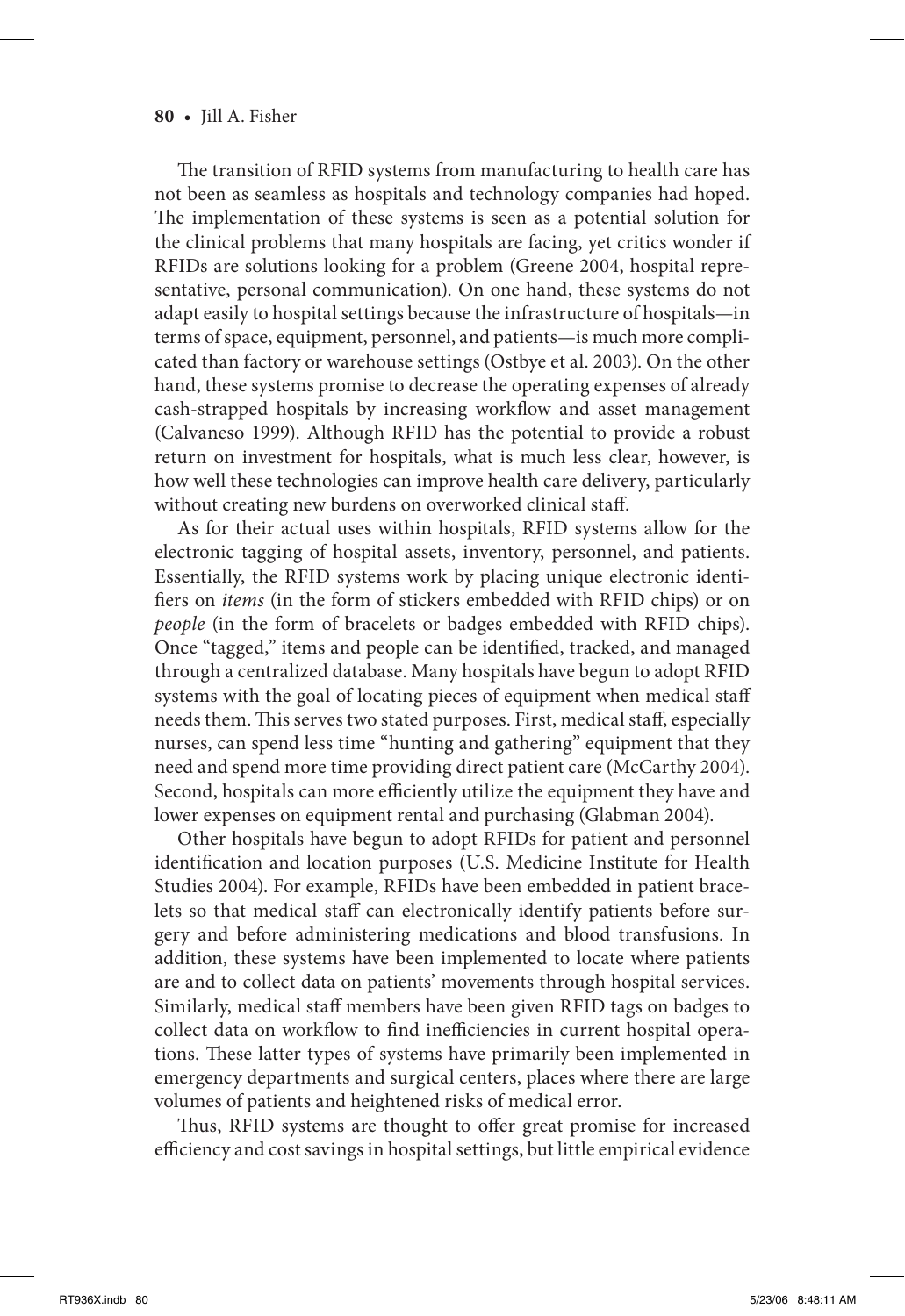exists on what the implications of these systems are on existing infrastructures, including staff practices and procedures. Existing literature on hospital uses of RFIDs touts the potential for heightened patient safety (Neil 2005; Jossi 2004), better tracking of drug supplies (Young 2004), and realtime management of hospital assets (S. Davis 2004; C. Becker 2004). Other studies of medical RFIDs highlight the complexity of integrating multiple technical systems when so few of them possess interoperable capabilities (Perrin and Simpson 2004)—this is in part due to the proprietary nature of most information technologies. A larger constraint placed on hospitals is the lack of financial resources and technical staff necessary to implement even basic health information technologies to meet the requirements of federal regulations, let alone more specialized RFID systems (Office of Inspector General 2003).

# **Implications of RFID Systems for Health Care Workers**

In an era of information management and audit culture (Strathern 2000), RFID is a valuable information technology because of its ability to collect data in real time. Its application within hospitals can be understood within the domain of "workflow management" and the attempt to make hospital processes more efficient (U.S. Medicine Institute for Health Studies 2004). Given this particular mode of use, it is important to understand the organizational and social effects of this technology on health care workers. This section describes specific RFID implementation projects to highlight the effects of these systems on hospital employees.

The data that follow were collected in the summer of 2005 and constitute part of a pilot study on the implementation of RFID systems in hospitals. The methods for this initial project consisted of participant-observation at an industry conference that largely served to sell RFID systems to the hospital administrations and representatives who attended. I also identi fied the major RFID hardware and software companies that were directly marketing their products to hospitals. This involved speaking to representatives at the industry conference, conducting informal phone interviews, and reading through materials on companies' websites (particularly press releases). In addition, I conducted several informal interviews with representatives of hospitals that I identified from the Internet as having installed or being in the process of installing RFID systems. Although this preliminary project was not highly systematic, it provided a good sense of the ways in which the technology companies and hospitals viewed this emerging technology. I do not name the hospitals I describe, and although many of these organizations can be identified fairly easily on the Internet, I want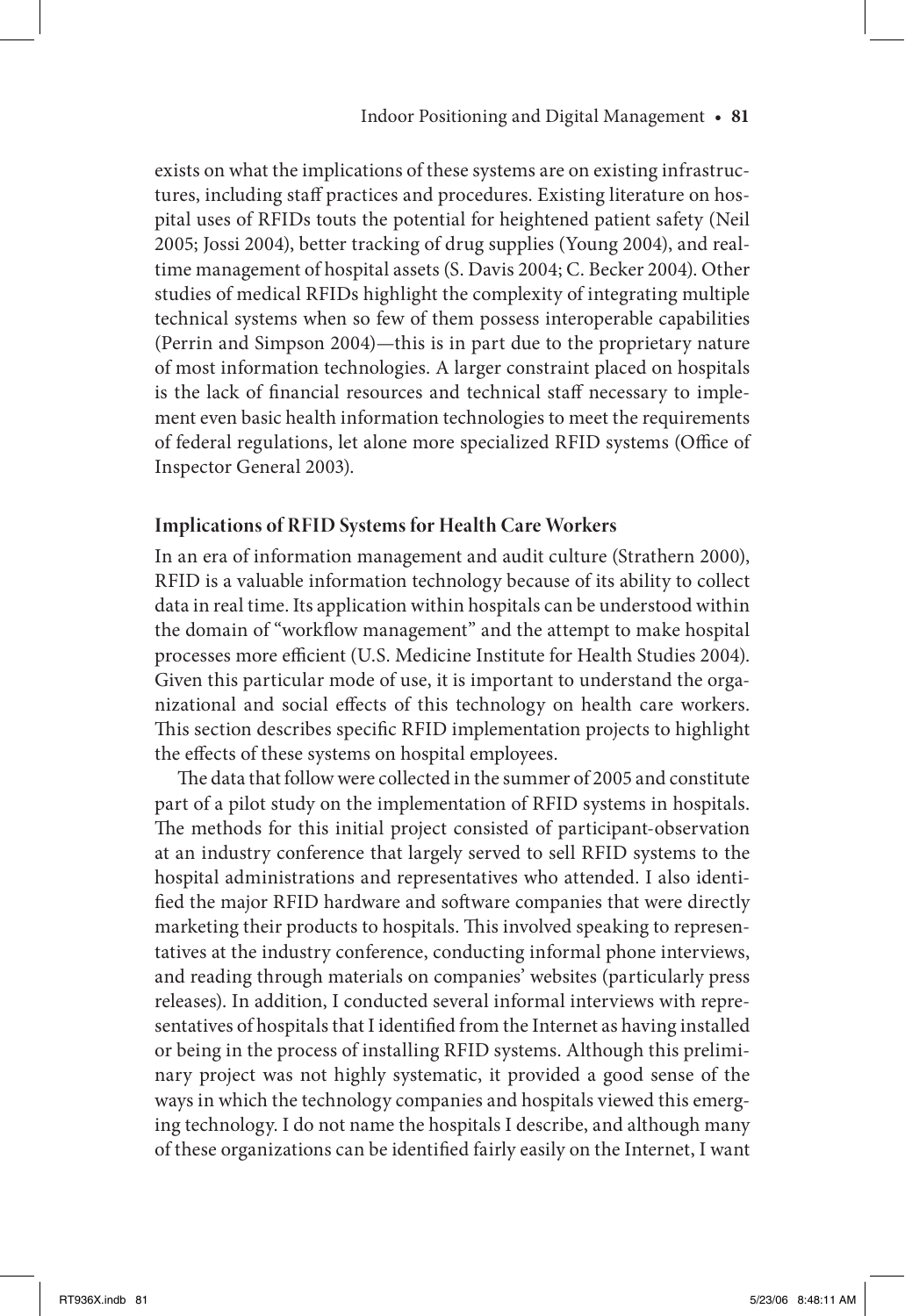to draw the reader's attention to trends for RFID use in hospitals rather than to which hospitals are using the technology and for what purpose.

At the end of 2004, a large university hospital deployed a partial RFID system to track equipment within their surgery department, consisting of more than thirty operating rooms, pre- and postoperative care units, and equipment storage rooms. According to a Radianse press release, the installation of what this technology company has dubbed its "indoor positioning system" at the hospital was meant "to help staff prepare for procedures by providing the real-time location of necessary medical equipment, devices and accessories. The use of a Radianse [indoor positioning system] is expected to save time and increase clinician satisfaction and productivity while reducing asset shrinkage and the need for excess rentals or repurchases" (Radianse 2005).

From the hospital administrators' point of view, an RFID system was an attractive solution to cutting down costs associated with hospital equipment by being better able to use a smaller number of medical tools and machines. RFID technology companies describe one problem that has been identified with equipment as "hoarding" by nurses of items that they frequently use (Reid 2004). In this view of hospital function, a small number of nurses stockpile equipment so that they know where those items are when they need them, and this results in other nurses (and—in the narratives—not infrequently doctors) being unable to find the items they need when they need them. The administrators anticipated not only that this system would have an economic benefit for the hospital, but also that the system would increase nurse satisfaction because they would spend less time looking for equipment.

After installation, the technology worked just as Radianse had promised. The software identified the location of the equipment that had been tagged with RFIDs within the areas of the hospital equipped with readers. Yet in spite of the success of the technological elements of the system, the hospital could hardly declare the implementation of the system an unqualified success. What the administrators had not anticipated was the huge resistance to the RFID system on the part of the nursing staff. Rather than giving the expected response of gratitude, the nurses directly sabotaged the system by removing and often destroying the RFID tags attached to equipment. Moreover, the hospital had not envisioned a process for how the technology would be used. For instance, it was unclear whose responsibility retrieving equipment should be, and it was even more ambiguous who should be part of the support staff to ensure tags are replaced, missing equipment is investigated, and reports are written. The problems with the system were based not on the efficacy of the technology but on the material infrastructure and receptivity of personnel.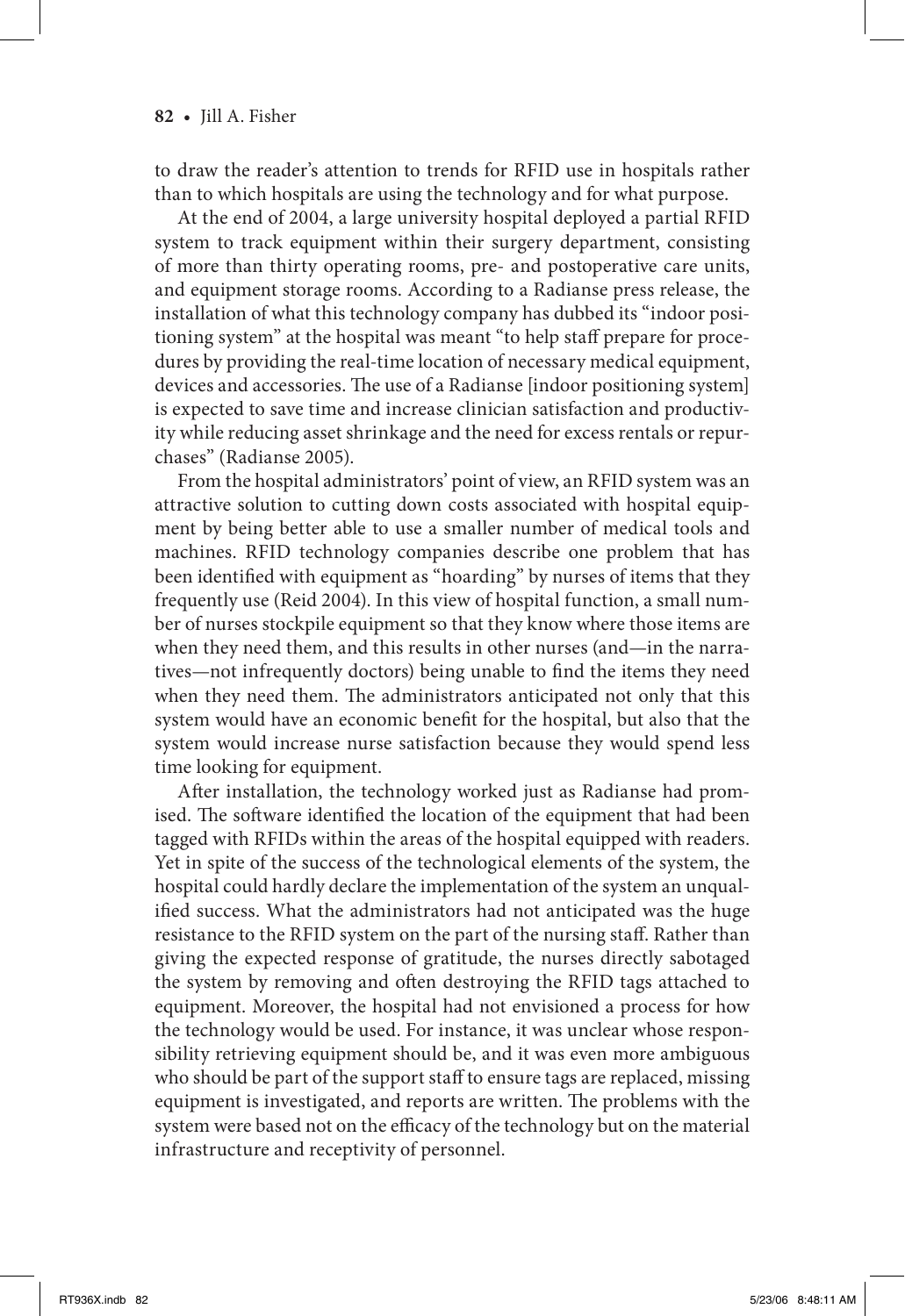#### Indoor Positioning and Digital Management • **83**

According to a hospital representative (personal communication) who was quite frank about the mistakes that the hospital has made with the installation and use of the RFID system, the root of their problems stemmed from the hospital's desire to have the newest, most advanced technology. The technological imperative in information management preceded careful thought about the goals, necessary infrastructure, and staff acceptance of the technology. As a result, there were widespread misunderstandings about the technology and what types of data it was collecting. Many of the nurses referred to the system as "big brother." To disabuse nurses of the notion that the RFIDs were minicameras, the administration scheduled what it perceived as an overdue training course to educate nurses about the technology and its function within the hospital.

In spite of the administration's attempt to quell nurses' resistance to the system, the training session did little to change their reception of the technology. The information about the RFIDs may have mitigated their suspicion of the system, but it resulted in the nurses' perceiving the technology as "offensive" (personal communication). Even though its capacity to surveil individuals is not as direct as many of the nurses had at first imagined, the system has a disciplinary valence for nurses. Because the equipment is being tracked and monitored by the RFID system, nurses could no longer claim equipment as their own, even if this previous system worked better for them than the indoor positioning system. The RFID technology has the effect of surveilling the practices of nurses in the aggregate even if individuals cannot be specifically identified. The nurses' resistance to this technological system can be understood in terms of the work intensification that seemed to accompany its implementation. Within the context of understaffed hospitals and overworked nurses, the assumption by many nurses was that the RFID system might increase their workload and that it could not reduce their work burden in any significant way.

Examining the technology within its use context, it becomes apparent that the technological system is ultimately more about the people using the medical equipment than it is about the items being tracked by RFID. The problem is not that equipment disappears of its own accord but that those using it are perceived as not sharing it effectively. This framing applies equally to nurses who are intentionally hoarding equipment as it does to the more common occurrence of equipment being left in the last place that it is used (and therefore making it difficult for staff to know where that use took place). From the administration's economic perspective, the installation of the system was seen as a better alternative than outfitting each room with all the necessary medical equipment. This was the case because the goal was not so much about making sure the equipment was readily available when needed but rather to save money by identifying the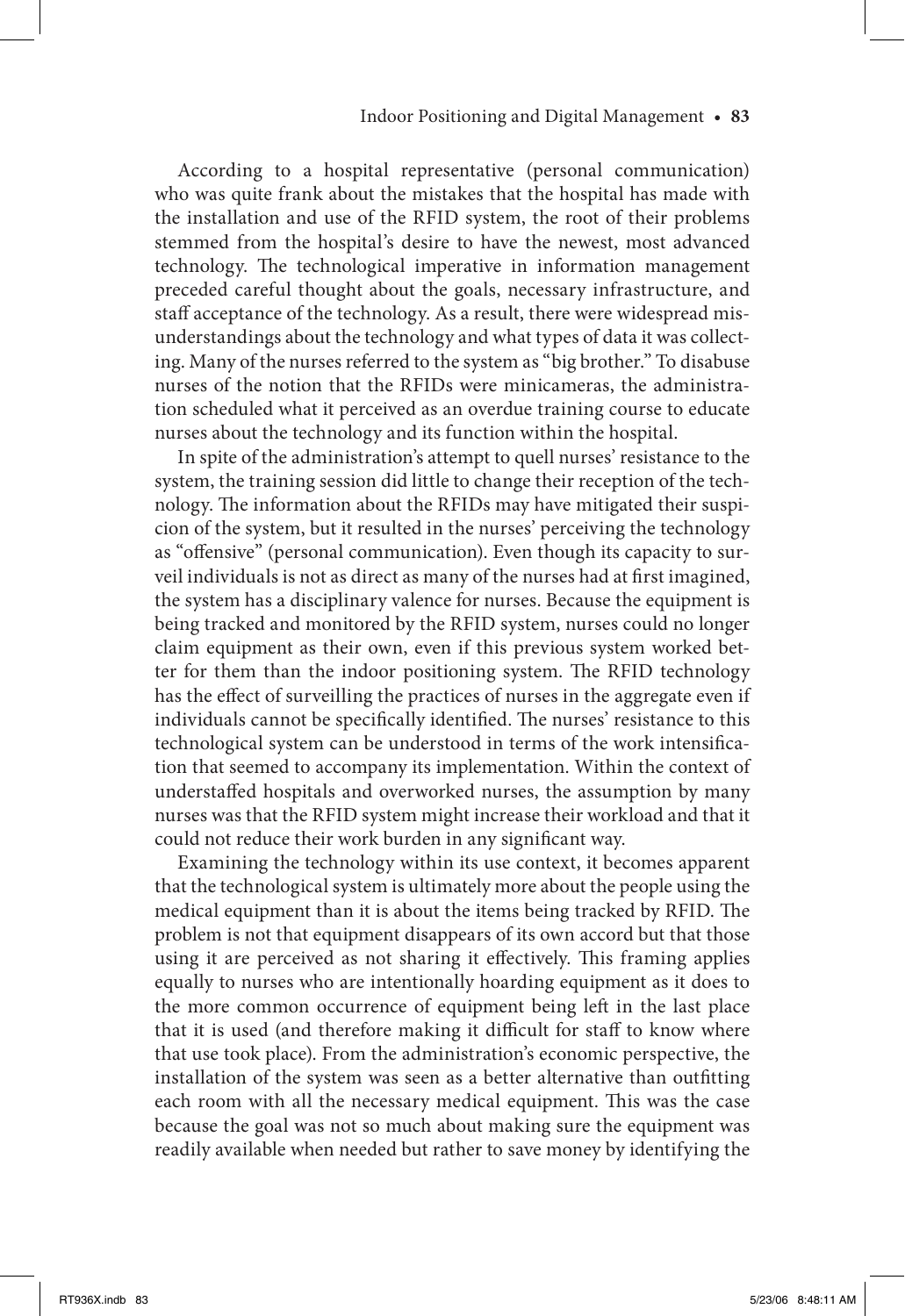minimum number of each piece of equipment that was necessary for the hospital to run efficiently.

If RFID systems that track equipment have disciplinary effects on people, what then are the effects of RFID systems that track the people themselves? When RFID is used to locate people within hospitals, it can be used to different effects depending on whether it is patients or personnel, or both, who are tagged and to what extent the hospital is equipped with scanners to locate those individuals. These systems range from universal coverage at hospitals to the monitoring of relatively small areas such as emergency rooms or surgical wards. The next examples serve to illustrate some of the implications of indoor positioning with the purpose of tracking people.

When patients are tagged with RFID, it is often so that individuals do not get "lost" within the hospital or incorrectly identified during medical procedures. The technology can be embedded innocuously in hospital identification bracelets or can be a more complex plastic badge that has buttons that are programmable by the hospital for various functions and then worn by patients. It can now even be implanted in patients' bodies.<sup>3</sup> Part of the logic of using indoor positioning to track patients is to know where they are at any given moment and often to know how long they spent waiting in various hospital departments. Several large urban hospitals that implemented this type of system explained that before its installation, patients would be "lost" because of communication breakdowns between units. As an example, a patient may be taken to radiology, but the floor nurses may not be informed. Similarly, patients can get "stuck" in departments when they are caught between shifts, and no one knows to return them to their rooms. Other hospitals have mobilized RFID to verify the identity of patients before dispensing medications, conducting blood transfusions, and performing surgery. This latter function of linking the identity of the individual to the RFID tag is particularly concerned with reducing the number of medical errors that occur within hospitals.

In a different type of tagging patients with RFIDs, one large urban hospital has implemented the technology not to identify individual patients per se but to streamline hospital processes. For example, the administrators at this hospital argued that nurses were not notifying housekeeping as soon as patients were discharged to prepare the rooms and beds for newly admitted patients. From the perspective of nurses, this is often seen as a strategy to have a temporarily lighter patient load in their overburdened schedule (due to a nursing shortage and understaffing at hospitals). From the perspective of administrators, this delay costs the hospital money because the beds are empty. An RFID tag embedded within the patient identification bracelet was programmed to send a message to housekeeping when the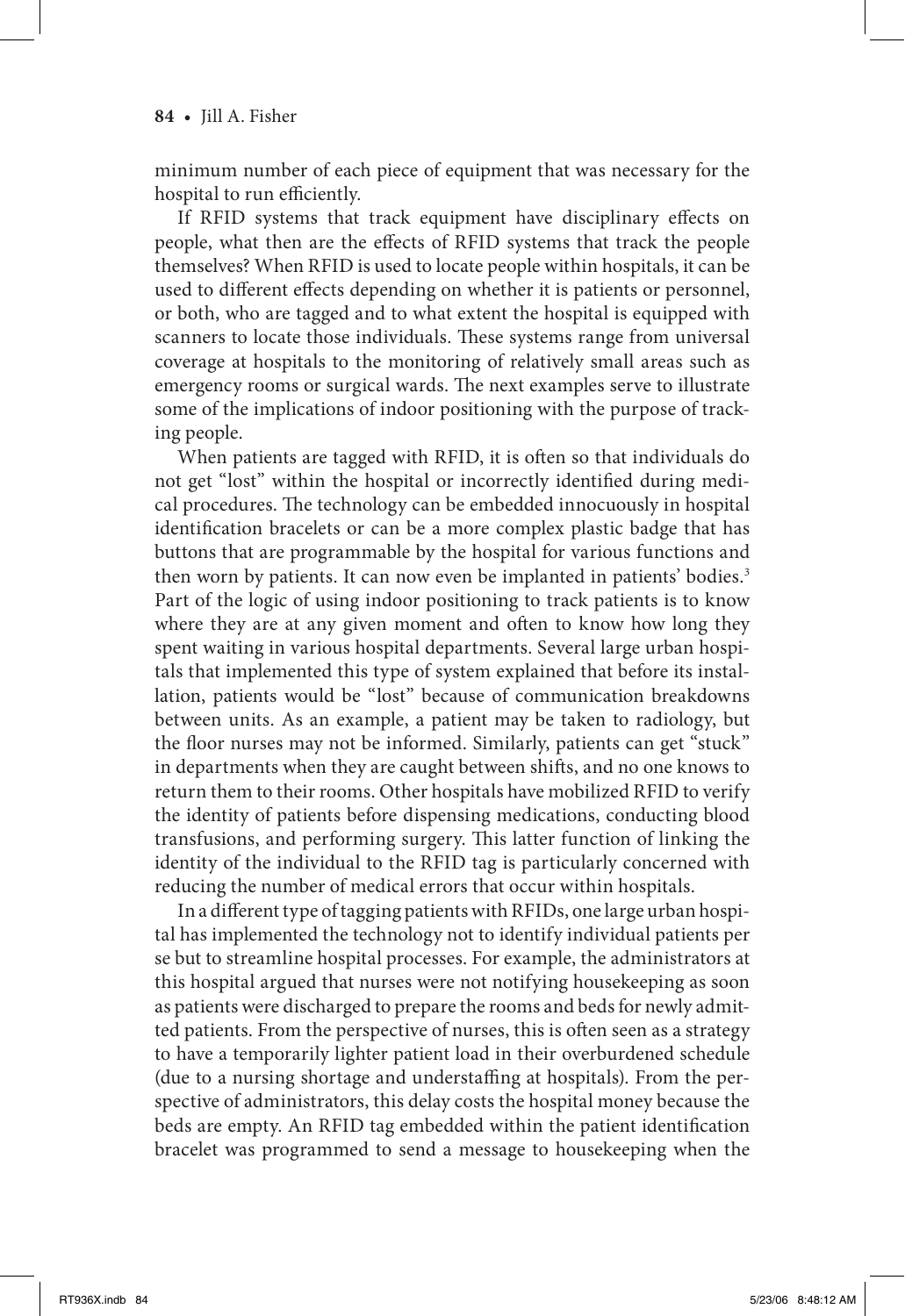bracelet was cut at discharge. In this case, the technology was designed to circumvent nurses altogether in the process of preparing rooms for new patients. The hospital reported, however, that nurses responded by "forgetting" to cut the bracelets (either by sending patients home wearing them or even by slipping them off patients' wrists intact).

In another example of using RFID to streamline hospital procedures, a large rural hospital implemented the technology in its surgical department. The hospital was interested in using RFID to collect data about its current practices to understand how and why bottlenecks occur and to build solutions from its own data to establish (and evaluate) better practices. To do so, the hospital implemented a full indoor positioning system to track equipment and people. Patients, nurses, and physicians are tracked within the system by the RFID badges they wear. More than using RFID as just a positioning system, however, this hospital uses it to capture time data for its complementary software system. By measuring how long patients are in particular locations in the surgical department, how long specific elements of procedures take, and which personnel are present at each stage of the process from registration to discharge, the hospital aims to make all of these processes more efficient for both the staff and the patients. Other features of the system include an electronic white board with real-time information about the status of each patient and a waiting room terminal from which people waiting for patients in surgery can receive information about their progress.

Unlike the staffs in most other hospitals, the primary advocate of the RFID system at this hospital was an administrator with a background in nursing. This led to several unique features of the system. First, the staff members in the surgical department were included in the design and implementation of the system so that it would be better suited to its users and more sensitive to the specific functions of their hospital and their unit in particular.<sup>4</sup> In addition, the staff members' RFID badges were programmed with a privacy button, so that they could opt to be "invisible" within the system if and when they so desired. One of the rationales for this was to make staff breaks more formal within the system (particularly because of the system's data collecting function) and to give staff members a sense of control over the technology's surveillance of their activities. Finally, as a result of her experience as a nurse, this administrator recognized that one of the most common delays in the operating room is due to physicians' absence or tardiness. She observed that physicians can "disappear" in various parts of the hospital, and surgeries are often delayed as a result. From her perspective, the benefits of the indoor positioning system far outweighed the pager system that they had previously relied on. When the exact location of physicians can be pinpointed through RFID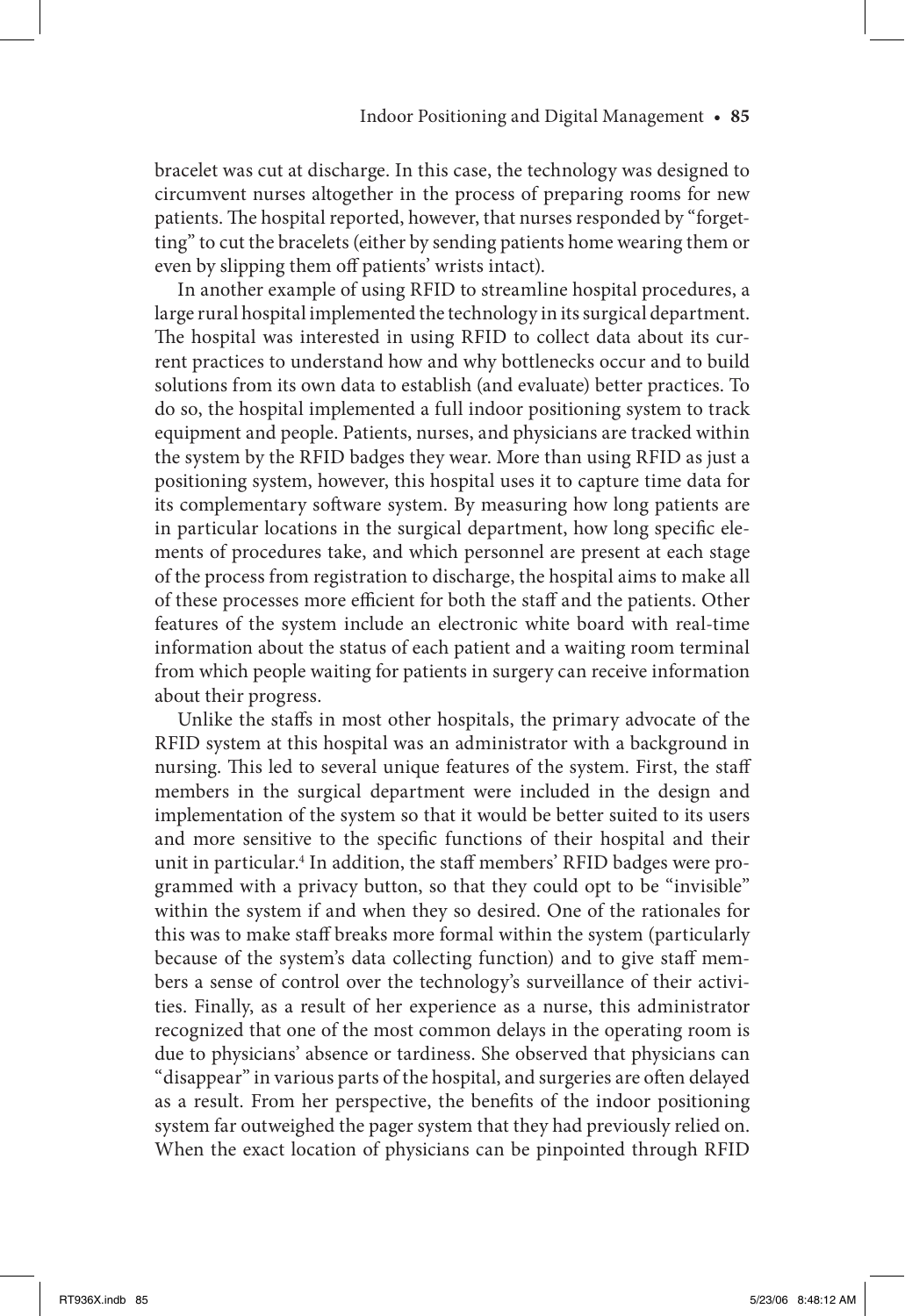and their time to respond can be measured, she argued, physicians have more incentive to show up to the operating rooms on time or more quickly after a page.

In these examples of RFID systems implemented in hospital settings, it is unclear if the technology is providing a solution to health care problems. On one hand, it can be said that RFID does indeed offer a technological fix, as in the example of equipment tracking. In these cases, hospitals have limited budgets and limited equipment, and indoor positioning can potentially aid in the efficiency of use of scarce resources within busy departments. On the other hand, however, the more complex indoor positioning systems that are tracking the movements and activities of people, whether patients or staff, do not seem to be addressing any particular problem that would be identified by hospital personnel or patients. Instead, these systems are creating modes of digital management to collect increasingly specific data on hospital practices and to increase the accountability of personnel. In other words, the technological systems are predisposed to disciplinary or social control uses within these specific settings.

## **Depoliticization of Surveillance**

In their own understanding of the data being produced through indoor positioning systems, hospital and technology company representatives describe the results as "workflow management." I understand the term workflow management to be reflective of the insertion of new modes of scientific management or neo-Taylorism into the governing rationale of organizations. Rather than focusing on the broader organization of work, workflow management tends to individualize processes by looking for inefficiencies that are created through staff practices. The management goal becomes the creation of standard operating procedures and best practices that personnel, particularly nurses and support staff in hospitals, are compelled to follow.

Any mention of surveillance is deflected by discussions about the stated purpose of these systems, which is to create more efficient processes, not to monitor individuals within the systems. In a rhetorical move, surveillance fears are discounted because they are associated with individuals, not groups. Within this technological discourse, surveillance is positioned as irrelevant within the stated aim of organizational change. By reframing the actions of participants within the system as "data," the tracking of those actions is artificially delinked from the politically charged realm of surveillance and the contextually complicated social and material spaces of hospitals. Moreover, it should be noted that surveillance is further discounted in these settings because the systems are not visual systems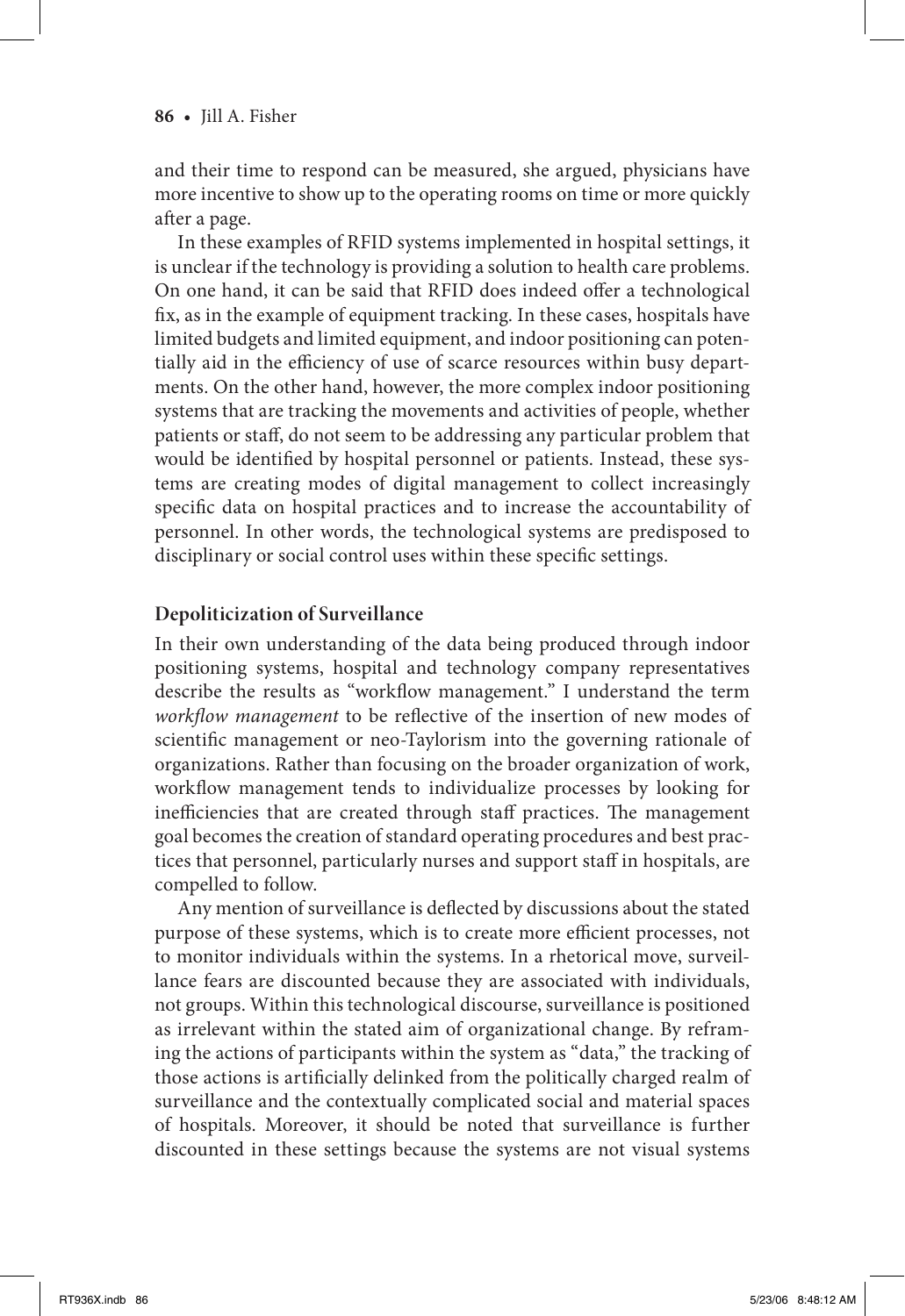employing optical modes of supervision or examination (and they are only rarely linked to closed-circuit TV security systems). Because the politics of surveillance are so intimately linked with visibility, indoor positioning systems can be presented as "simply" ubiquitous, disembodied radio waves that are somehow separate from the human actions they are capturing.

The distinction between and separation of workflow management and surveillance is dangerous because it has the potential to leave the individuals within the system exposed to exploitation and abuse. When they are told that they are not being watched or that the individual-level data does not matter, the importance of the implications of group-level surveillance is undermined, whether those groups are constituted by patients, doctors, nurses, or other hospital personnel. The data collected and the systems themselves have real implications for the policies and decisions that will be made regarding those groups or the broader organization. The effects can range from changes in how work is distributed, how accountability for mistakes is determined, and how budgets should be allocated. Surveillance is about control; if the RFID systems can monitor groups or flows to regulate practices, then social control and thus surveillance are occurring.

Although RFID and indoor position systems may indeed prove invaluable in health care settings such as hospitals, it is important to understand the politics of the technologies and anticipate the types of outcomes that are produced as a result. RFID may indeed be found to have an extraordinary ability to reduce medical errors. When the goals and aims of health care are not clearly defined in the development and implementation of the technology, however, the capabilities—and hence the valence—of the technology have precedence in defining the form and function of the systems. The technology is underdetermined and shapes itself to the existing institutional inequalities within particular hospitals and health care systems more generally. Denying the surveillance functions and potentials of these systems may artificially depoliticize them, but it does not make the participants any less observed or controlled.

#### **Notes**

- 1. It is important to mention that there are different types of RFID technology. There are two primary types: active and passive. The difference between the two is whether the RFID has its own battery source. Active RFIDs have a miniature battery that enables them to actively emit radio frequencies to the system, whereas passive RFIDs do not have their own source of power and must be activated through the use of "reader" devices (U.S. Department of Commerce 2005; Monahan 2006).
- 2. Presidential Executive Order 13335 (Bush 2004).
- 3. An implantable RFID chip was approved by the U.S. Food and Drug Administration for human use in October 2004. As of this writing, it is currently being used in two large hospitals in the United States and in several hospitals in other parts of the world. According to a press release in December 2005 by the technology company VeriChip, the company